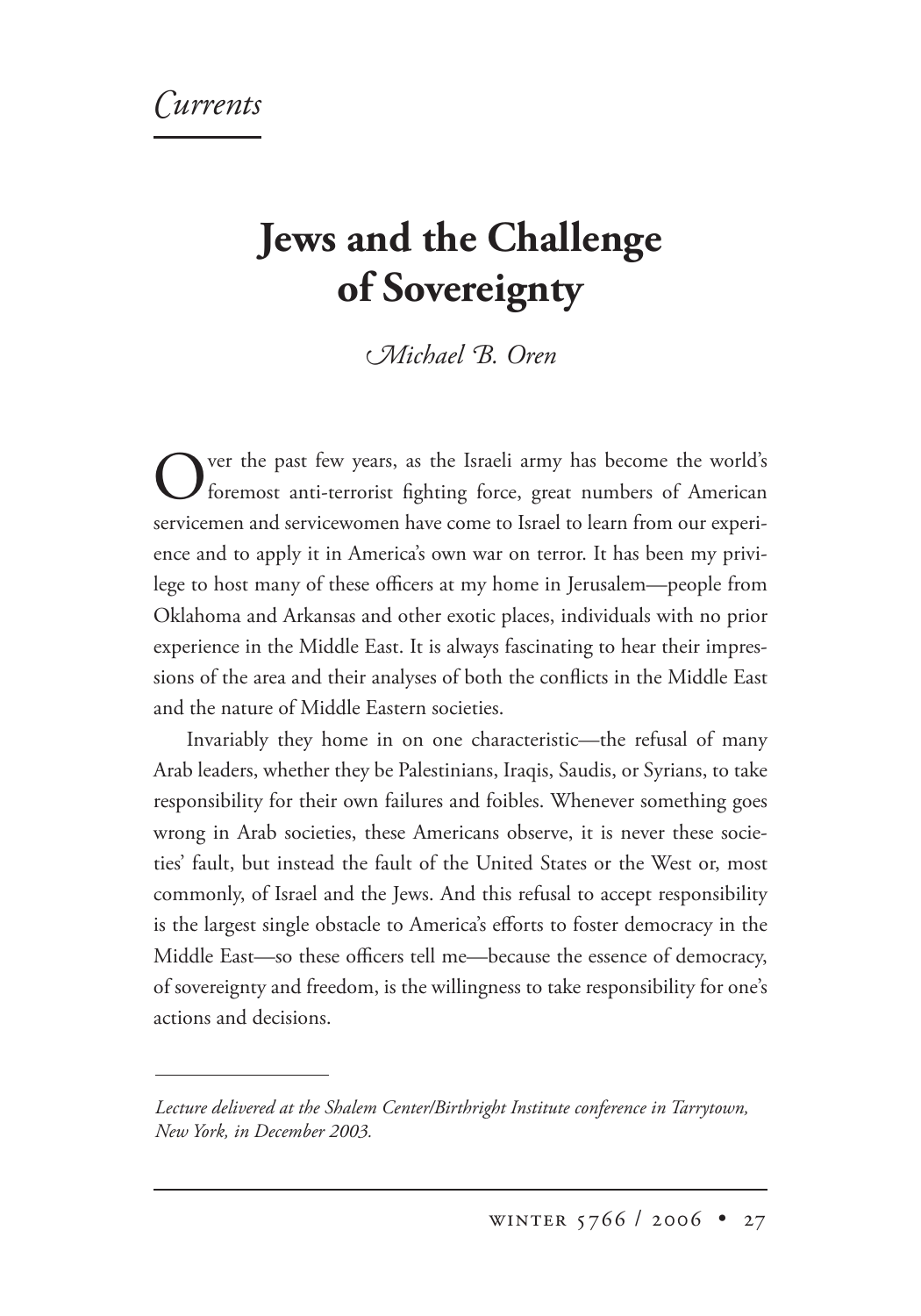I listen to them, and I cannot help but agree, but I also cannot help wondering whether Israelis and Jews don't face similar difficulties in shouldering the burdens of statehood. Inevitably, I find myself thinking back to the eve of Israel's independence, to May 14, 1948, when one man had to grapple with the question of whether the Jews, after generations of powerlessness, could learn to act as sovereigns in their own state—whether they could live up to the challenges of independence.

That man was the leader of the Zionist movement, the soon-to-be prime minister, David Ben-Gurion. On that day, Ben-Gurion sat in his living room and watched while outside in the street, the Jews of Palestine were dancing. They were dancing because they were about to realize what was one of the most remarkable and inspiring achievements in human history: A people which had been exiled from its homeland two thousand years before, which had endured countless pogroms, expulsions, and persecutions, but which had refused to relinquish its identity—which had, on the contrary, substantially strengthened that identity; a people which only a few years before had been the victim of mankind's largest single act of mass murder, killing a third of the world's Jews, that people was returning home as sovereign citizens in their own independent state.

And so they danced, filling the streets; but Ben-Gurion wasn't dancing. Instead he sat alone and wrote in his diary about his fears, confiding doubts about the Jews' ability to withstand the onslaught of the combined Arab armies, and about the world's willingness to accept a permanent Jewish state. He wondered whether the Zionist vision of a normal state, a state like all others, could be reconciled with a Jewish state that aspired to be a light unto the nations. Most disconcertingly, he questioned whether a people so long accustomed to being the victims of sovereign power could suddenly turn around and judiciously wield it—whether they could, in fact, take responsibility for themselves.

Formerly David Green, Ben-Gurion, like many Zionist leaders of his generation—Levi Eshkol, Golda Meir, Moshe Dayan—had Hebraized his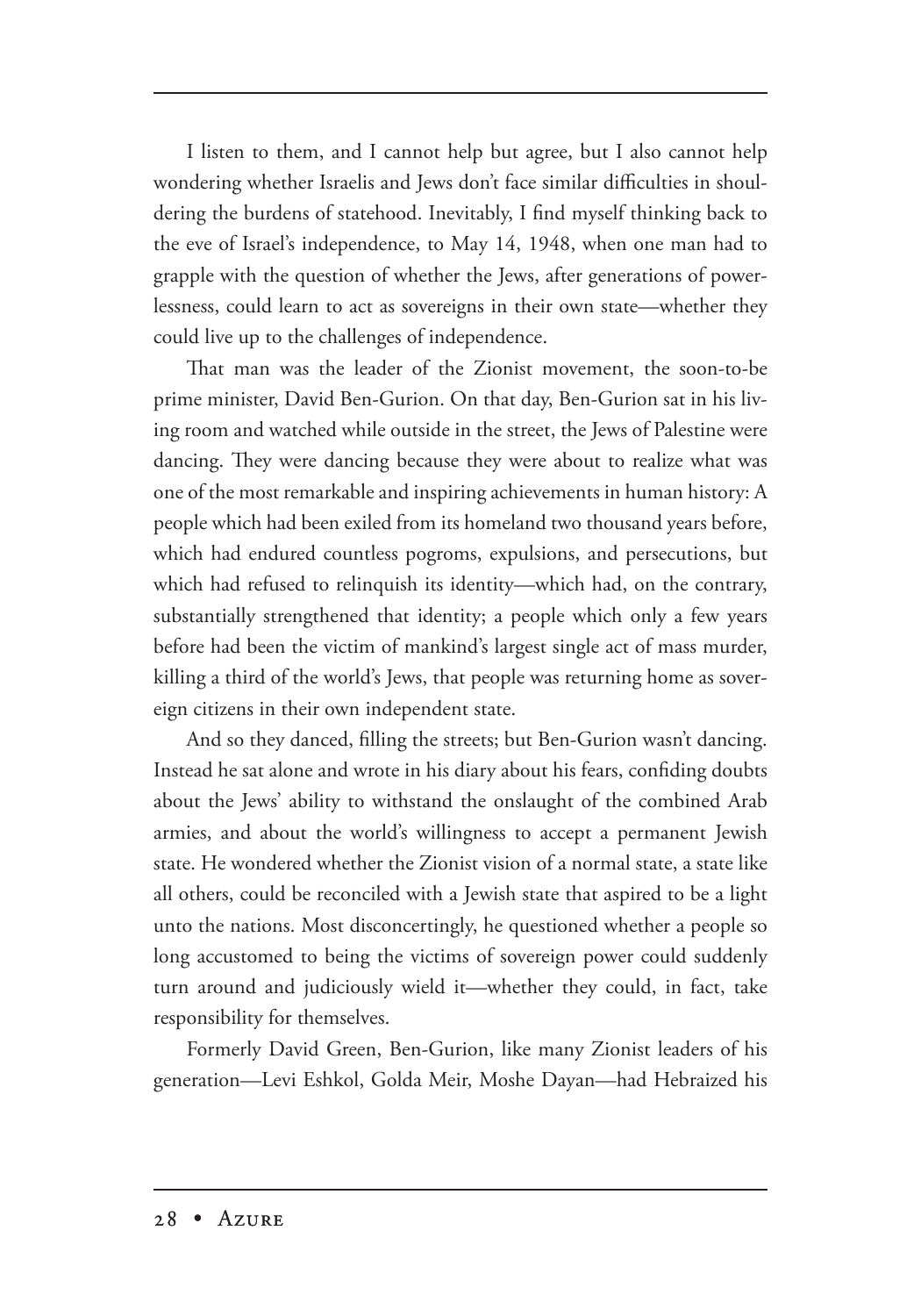name in order to establish a direct link between the dynamic Zionist present and Israel's heroic past, skipping over the millennia of Jewish powerlessness. Yet he knew that such leapfrogging was not really possible. The Jews, Ben-Gurion knew, had problems with power.

Those problems are already discernible in the Bible—with the serious reservations regarding kingship raised by the Prophets, and with the unstable and often violent relationships between monarchs and priests during the period of the Temples. The problems multiplied a thousandfold, however, with the destruction of the Second Temple and the annihilation of the Jewish commonwealth in biblical Israel.

Shorn of sovereignty, the Jews developed a cult of powerlessness, which many deemed a form of divine punishment for their sins and which developed, in time, into an actual *repugnance* toward power. If the Bible was clear about whom it considered the hero—Joshua conquering Canaanite cities, Gideon smiting Midianites, Samson wielding a jawbone like an axe—the Talmud, written mostly by Jews lacking sovereign political power, was far less categorical. "Who is the hero?" asks the Mishna. Not King David dancing as he escorts the ark to liberated Jerusalem, not Judah Maccabee and the Hasmoneans defeating the Greeks and rededicating the Temple; no, the hero is "the man who conquers his own passions." Losing sovereignty, the Jews fled inward from the fields of politics and battle—into their communities, into their synagogues, and into themselves.

To be sure, this retreat had its ameliorative rewards, enabling Jews to attain a heightened sense of spirituality and morality. But doing so came at the price of increasing alienation from temporal matters—from responsibility for themselves not only as individuals but also as a nation. True, Jews might provide shelter to banished co-religionists, or pay their ransoms— "*kol yisrael arevim zeh lazeh*—all Jews are responsible for one another," the famous rabbinic teaching has it—but how often did those Jews build a city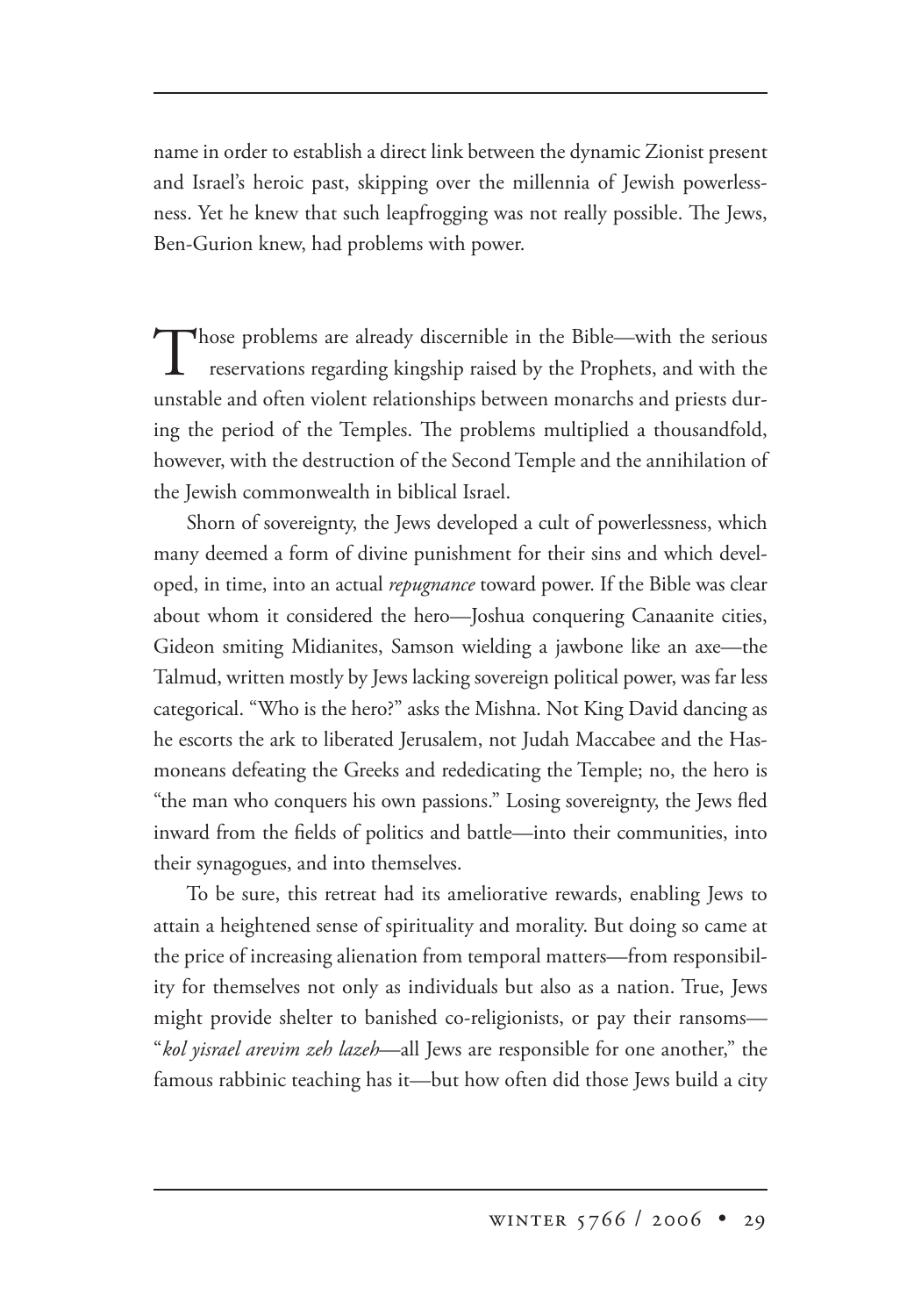and elect officials to govern it? How often could they, or would they, make the most basic sovereign decision to defend themselves? In much of rabbinic thinking, political power is profane, mundane, and dangerous. May God bless and keep the czar far away from us, Tevye prays.

In its most extreme form, the Jewish revulsion *towards* power becomes a total prohibition *of* power, and any attempted exercise of sovereignty becomes in effect a challenge to God's omnipotence—in other words, blasphemy. Blasphemy, desecration, *hilul*, are precisely the words applied by parts of the ultra-Orthodox Haredi world to Zionism, which in its view is an abominable attempt to arrogate God's exclusive purview—to end Jewish exile and reinvest the Jewish people with power. Even Rabbi Abraham Isaac Kook, the most influential figure in religious Zionism, questioned whether Jews could or should act as wolves, for states, Kook said, were by nature wolf-like.

 $\prod$ n modernity, however, the ever-inventive Jewish people came up with an-<br>other answer to the problem of power: Not turning inward, but—as soon **T** n modernity, however, the ever-inventive Jewish people came up with anas the Emancipation and the fall of the ghetto walls allowed it—by bursting out through assimilation. Thus, beginning in the nineteenth century, Jews could become powerful—they could become a Benjamin Disraeli or a Ferdinand Lasalle—but as Englishmen and Germans, not as Jews; in spite of their Jewishness, and usually at its expense.

It has often been remarked that perhaps the one thing ultra-Orthodox and assimilated Jews agreed upon early in the last century was a staunch opposition to Zionism: The Orthodox because it claimed that Zionism aspired to play God and redeem the Jewish nation; the highly assimilated Jews because they denied that the Jews were a nation at all. Ultra-Orthodox and assimilated Jews would reunite tragically on the train to Auschwitz, the final destination on the 2,000-year-long path of Jewish powerlessness. The Nazis sent them there claiming, paradoxically, that Jews wielded too much power.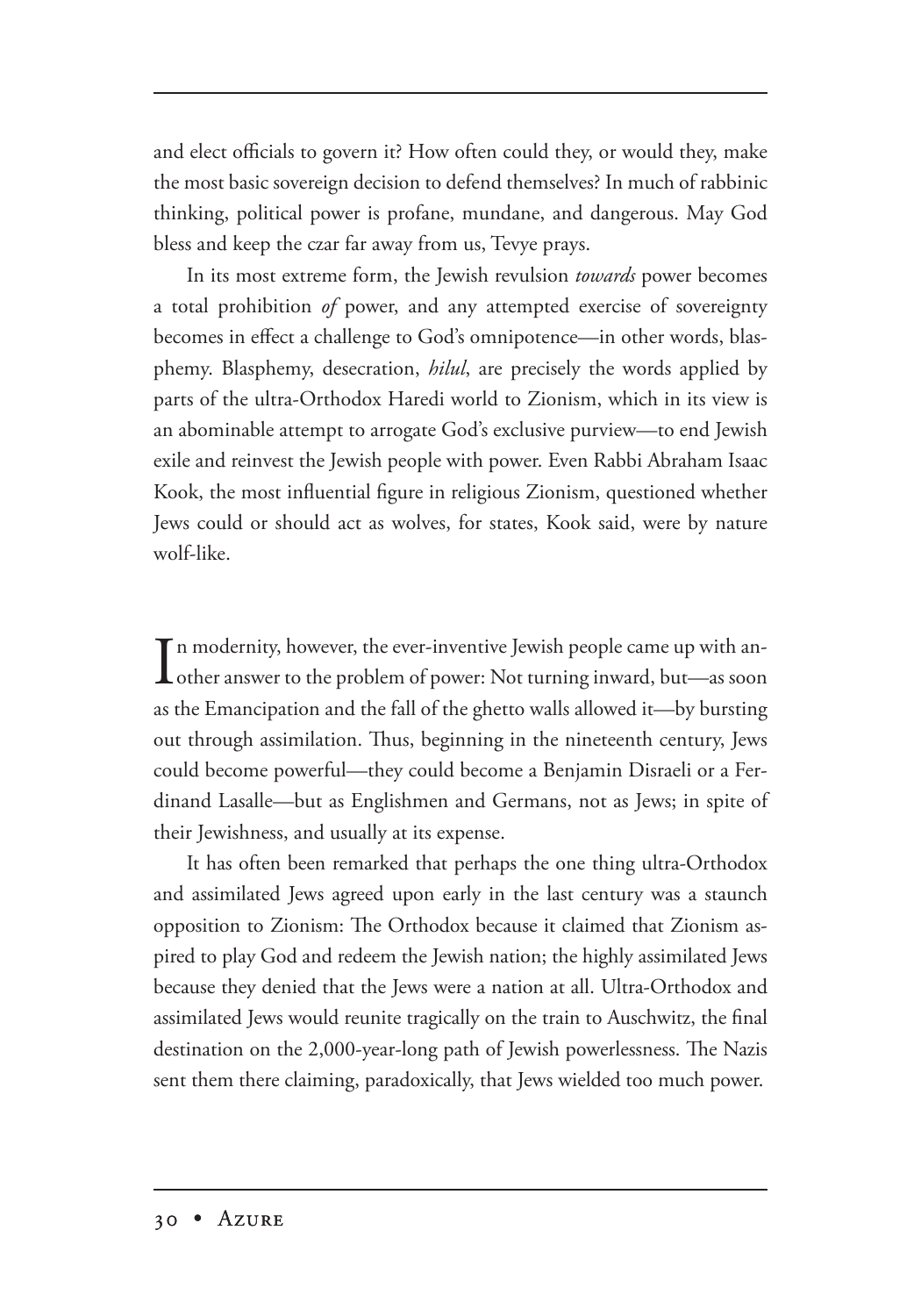Though American Jewry would later explain the Holocaust as the product of an absence of toleration and universal values, the Zionist interpretation of the Holocaust has always been that six million Jews died because they lacked an army, a state—power.

But for the 600,000 Jews in Israel in 1948, facing six Arab armies preparing to invade the nascent state, the question of whether Jewish power was necessary was moot. Without power, the citizens of the new state would die—not only spiritually, but physically.

Yet, as Ben-Gurion realized, knowing this and acting on it were not synonymous. He understood that the transformation from a people recoiling from power to a people capable of embracing it would be the single greatest challenge facing Israel. "We must adopt a new approach, new habits of mind," he told listeners shortly before the state's founding. "We must learn to think like a state."

He even coined a Hebrew word for that challenge, *mamlachtiyut*, a neologism which eludes English equivalents but which roughly translates as "acting in a sovereign-like manner." By *mamlachtiyut*, Ben-Gurion meant the Jews' ability to handle power—military power as well as democratic and political power—effectively, justly, responsibly. The Jews of Israel, Ben-Gurion knew, might succeed in repelling Arab armies, in absorbing many times their number of new immigrants, and in creating world-class governmental and cultural institutions, but without *mamlachtiyut*, without the ability to deal with power and take responsibility for its ramifications, they could not ultimately survive.

The newborn state did in fact repel the invaders and establish its independence. Yet not all of the threats to Israel's existence emanated from the Arabs. In the summer of 1948, at the height of the fighting, Ben-Gurion faced a challenge from the Revisionist Zionists, led by Menachem Begin, who balked at following orders from the provisional authorities. Ben-Gurion told Begin that a sovereign state has one government and one army, and when Begin tried to bring a ship, the *Altalena*, into Israel bearing arms for his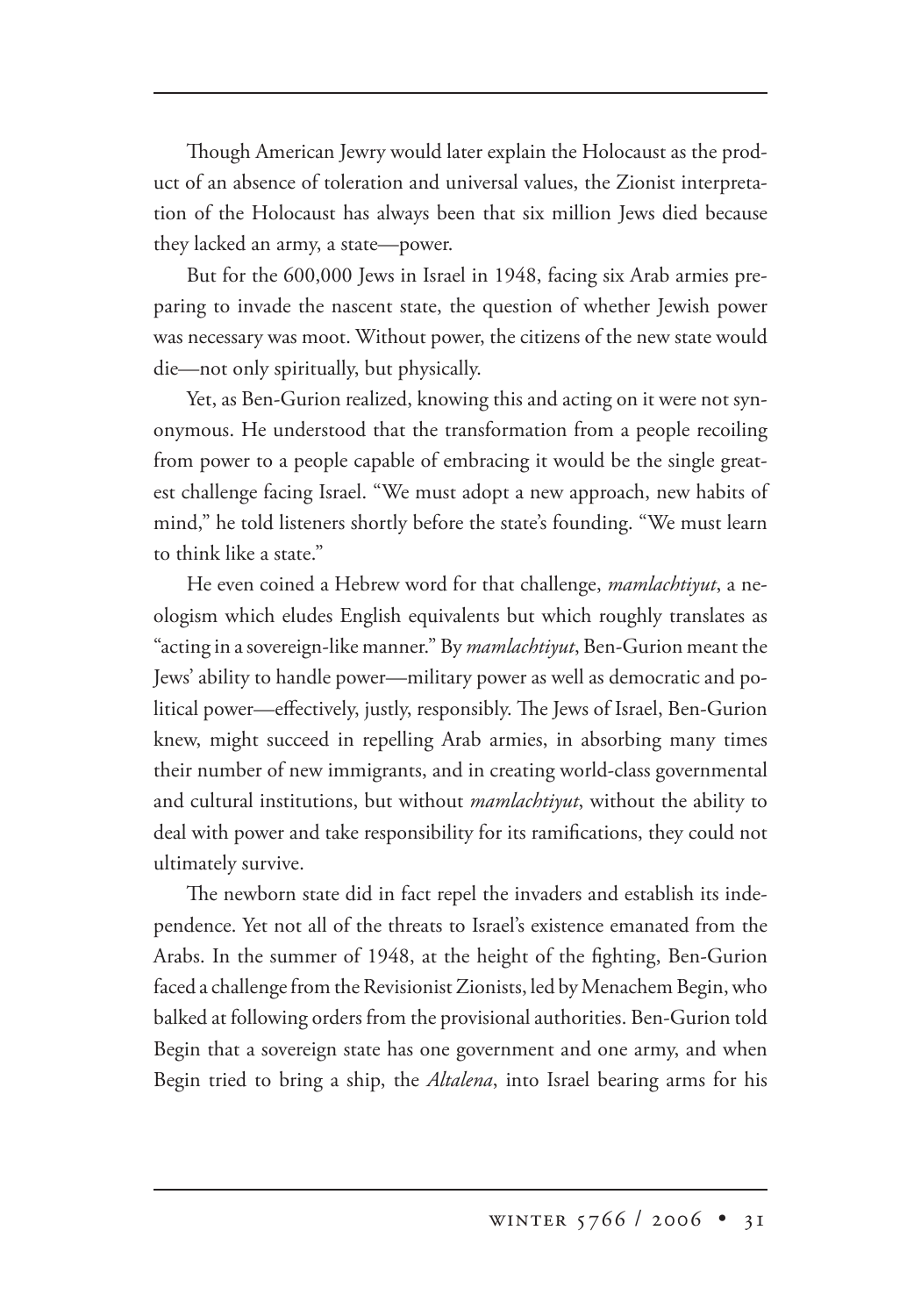own militia, Ben-Gurion ordered the vessel sunk. Later, Ben-Gurion would also meet a challenge to his democratically endowed authority from the Left, from the kibbutz-based military force known as the Palmah, which he ordered disbanded.

I srael had established its independence, but some of the greatest chal-<br>lenges to its sovereignty lay ahead. In 1956, Ben-Gurion demonstrated lenges to its sovereignty lay ahead. In 1956, Ben-Gurion demonstrated what he meant by *mamlachtiyut* by going to war against Egyptian President Gamal Abdel Nasser and his Soviet-supplied army. The decision was roundly condemned by most of the world, including by the United States, but Ben-Gurion's position was that no state, and certainly not the Jewish state, was obliged to sit idly while an army sworn to its destruction massed on its borders.

Ben-Gurion also exercised *mamlachtiyut* by building what became the greatest physical manifestation of Jewish power ever, the Dimona nuclear facility. Just over a decade after Jews were herded by the millions into Nazi death camps, an independent Jewish state possessed the power enjoyed by only a handful of nations.

Yet, for all its successful displays of *mamlachtiyut*, Israel sometimes displayed a frightening inability to understand the rudiments of sovereignty. In May 1967, for example, while Nasser's troops again gathered on Israel's border, Israel's leadership was torn between the generals who wanted to go to war immediately, and the ministers, who insisted on first proving—to the United States, especially—that Israel had done everything possible to avoid bloodshed. The ministers won out, and in June 1967 Israel defeated at least three major Arab armies, almost quadrupling its territorial size.

But the Six Day victory precipitated a different kind of power complex in Israel—an over-reliance on tanks and planes and paratroopers, a fetishizing of the Israel Defense Forces, and the near apotheosis of its generals. The edifice would come crashing down, suddenly, at 2 p.m. on October 6, 1973, when the armies of Egypt and Syria simultaneously attacked Israel, catching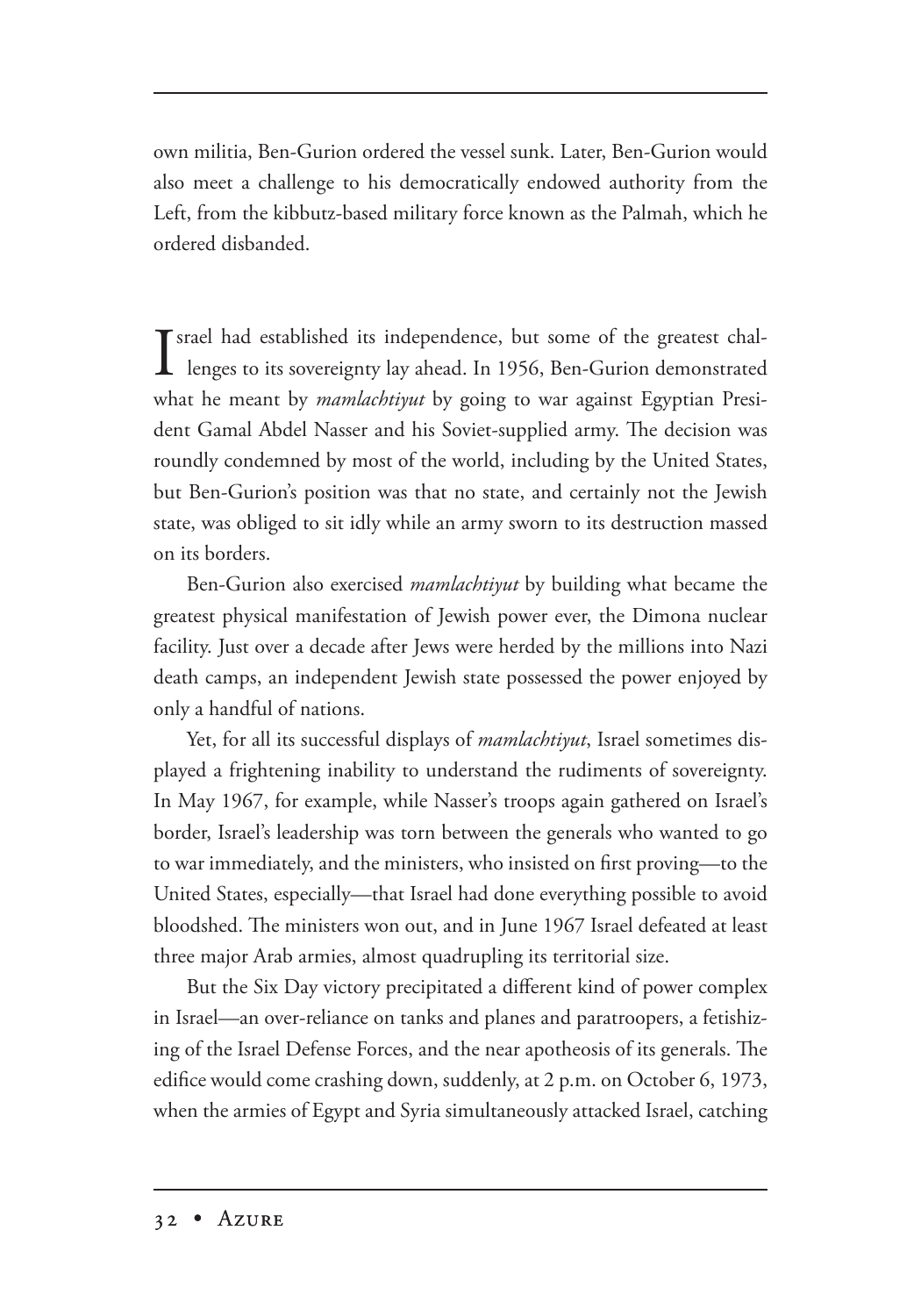it off guard and killing 2,600 of its soldiers. Though the IDF managed to turn the tide and to achieve a stunning victory which would in time pacify Israel's two most threatening borders, the shock of that initial attack would remain a national nightmare. Come Yom Kippur time every year—and this year was no exception—much of the country engages in a paroxysm of pain and an all-out assault on the very notion of power. Since 1973, virtually every Israeli resort to armed force—the 1976 Entebbe raid and the 1981 attack on the Osirak nuclear reactor in Iraq are notable exceptions—has been the focus of profound controversy not only in the world, but more keenly, within Israel itself.

The Yom Kippur trauma would give rise to two new, mutually incompatible movements: First, Shalom Achshav (Peace Now), a leftist organization, recoiled from an overreliance on power and instead sought a mediated solution in which Israeli sovereignty would dissolve into a borderless New Middle East—essentially the old assimilationist vision revisited. Second, Gush Emunim (the Bloc of the Faithful), championed by parts of the Right and many religious settlers of Judea, Samaria, and Gaza, revered power as the panacea for Israel's security problems. These are the poles between which Israel has been torn for the last thirty years, and the dividing issue is not race or economics, but power.

It goes without saying that this struggle does not occur in a vacuum.<br>Israel is situated in the midst of the Arab world, in the historic Islamic Tt goes without saying that this struggle does not occur in a vacuum. heartland, a region that also has a problem with power, but one that is diametrically opposed to Israel's. Unlike normative Judaism, a product of powerlessness, Islam developed during a period when Muslims ruled most of the civilized world. Power is integral to Islam. There is no medieval manual on how to run a Jewish state, but thousands of such texts exist on how to run an Islamic state. Islam, therefore, harbors no misgivings regarding power. It is the tool by which God fulfills his will for the world, and, as such, the attainment of power is incumbent on every individual Muslim.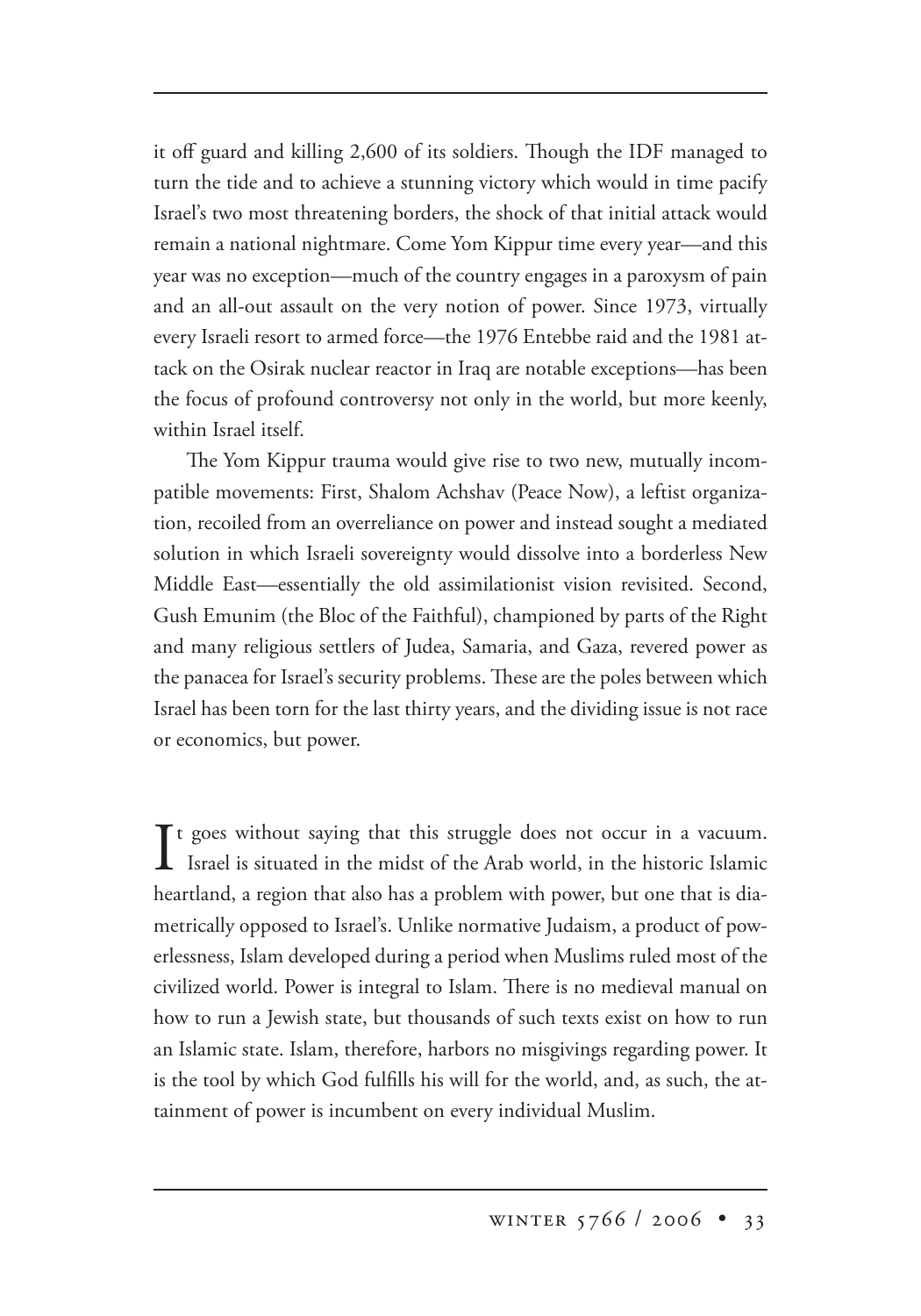Arab Muslims thus have a problem with a palpably powerful Jewish state, and in recent years they hit upon the ideal solution. Terrorism not only requires little by way of technical sophistication or capital outlays, but by forcing Israel to fight back in densely populated areas, imposing roadblocks and curfews. By drawing international wrath toward Israeli policies, it thrusts to the fore the deepest Jewish ambivalence toward power. Though it patently failed in its goal of destroying Israel's economy and unraveling its civil society, terror did succeed in exacerbating the Jewish confusion over sovereignty, over *mamlachtiyut*.

Part of the Israeli population, for example, reacted by building unauthorized settlements in the territories—essentially subverting the democratic process—while another part tried to negotiate a European-funded peace treaty with Palestinian officials behind the Israeli government's back. Some Israelis wanted to drive the Palestinians out entirely—an extreme abuse of power—while others advocated the creation of a binational state—the final abdication of power. Both are classic examples of what Ben-Gurion would call a breakdown of *mamlachtiyut.*

M*amlachtiyut*, in fact, was what drew me to Israel in the first place. I grew up just about the only Jewish kid on the block, and the almost daily trouncing I took from the neighborhood gang taught me a great deal about power and the hazards of lacking it.

But what really convinced me was a coin. I was a fanatical numismatic, collecting coins from around the world. I was especially keen on ancient Jewish coins of the Second Temple period. One day—I must have been about nine—a distant cousin of mine from Israel gave me a coin that was an exact replica of a Second Temple coin, only it wasn't ancient. It was shiny and clean and the letters emblazoned on it were identical to those I was just then learning in Hebrew school. Though not a particularly precocious nine-year-old, I knew that modern coins came from existing countries and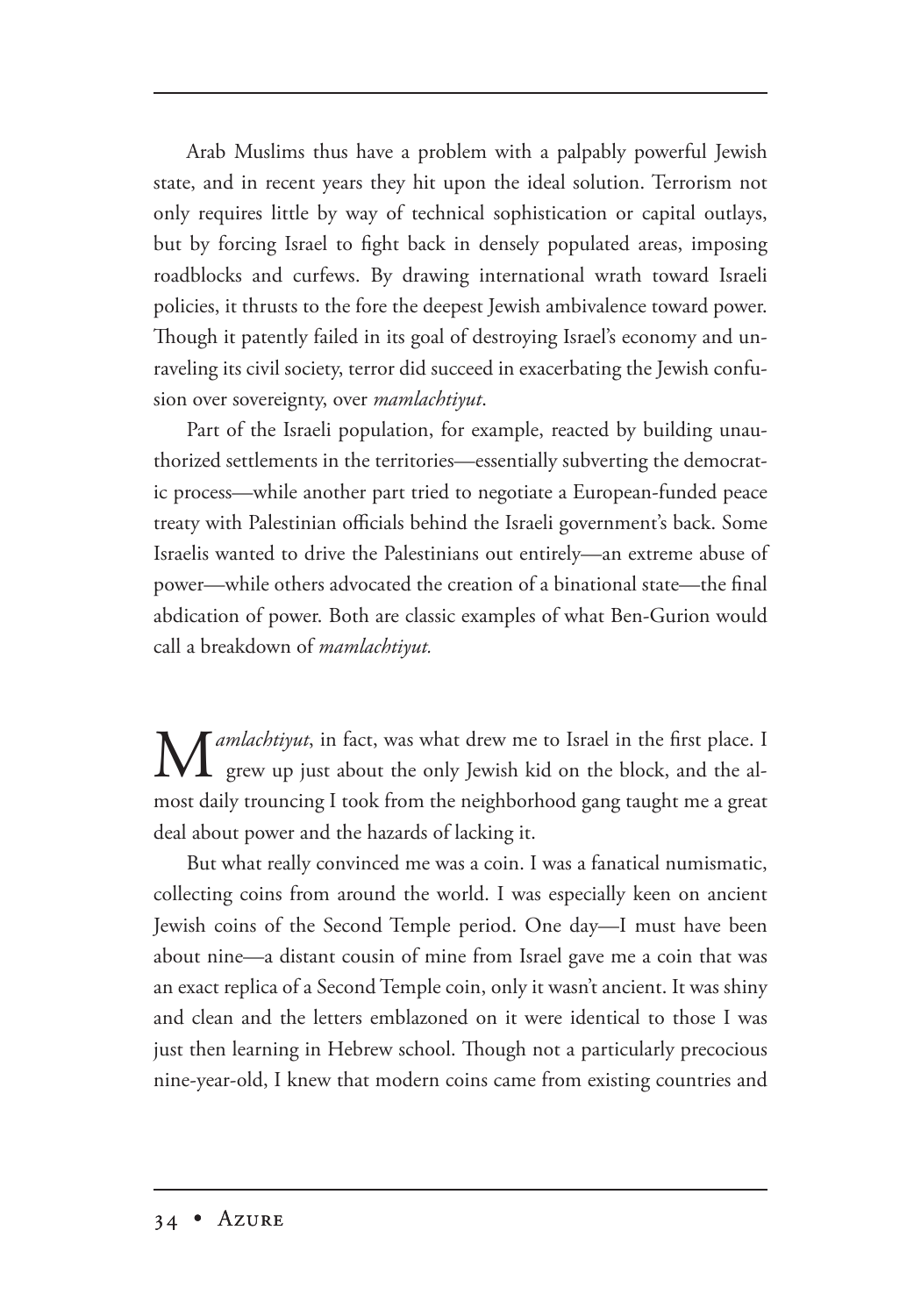Hebrew from Jews and quickly completed the syllogism: There was a Jewish state. From that epiphanous moment on, I was hooked.

There followed the Six Day War—the only event in history in which Jews have been powerful and appreciated for it. I was fascinated by the notion of Jews taking responsibility for themselves as Jews—for their taxes and their sewers and their lampposts. My Zionism was less Herzlian than Schwartzian—as in the beat generation poet Delmore Schwartz. If Herzl said, "If you will it, it is no dream," then Schwartz said (as the title of his 1937 short story put it), "In dreams begin responsibilities." I wanted the responsibility.

So I moved to Israel, became a citizen, and joined the army. I put on those red paratrooper boots the first time and was overwhelmed by the realization that I was a member of the first Jewish fighting force in 2,000 years, a Jew from New Jersey lucky enough to live at a time when I could serve a sovereign Jewish state.

What a privilege—and what a responsibility. Its weight became apparent to me fighting in Lebanon and in the territories. It also became clear later, when I had removed those boots and, a civilian again, was working for the government at a time when its prime minister was, in a despicable misuse of power and an egregious failure of *mamlachtiyut*, assassinated.

Today, as an Israeli, I must confront questions that derive from having power. I had to decide, for instance, whether to support the construction of a fence which may provide greater security against terrorist attacks, but which evokes the very ghetto walls that Zionism aspired to topple. During the last two years, when two of my children were serving in the IDF—one of whom was wounded in action fighting against Hamas in Hebron—I had to decide whether to favor a pullout of Israeli forces from Palestinian cities and perhaps give a jump-start to peace, or whether, by doing so, I'd be giving encouragement to terror, jeopardizing my third child, who took a bus to and from school every day in Jerusalem. Last August, when I, together with a group of Israeli officers, broke into a synagogue in a Jewish settlement in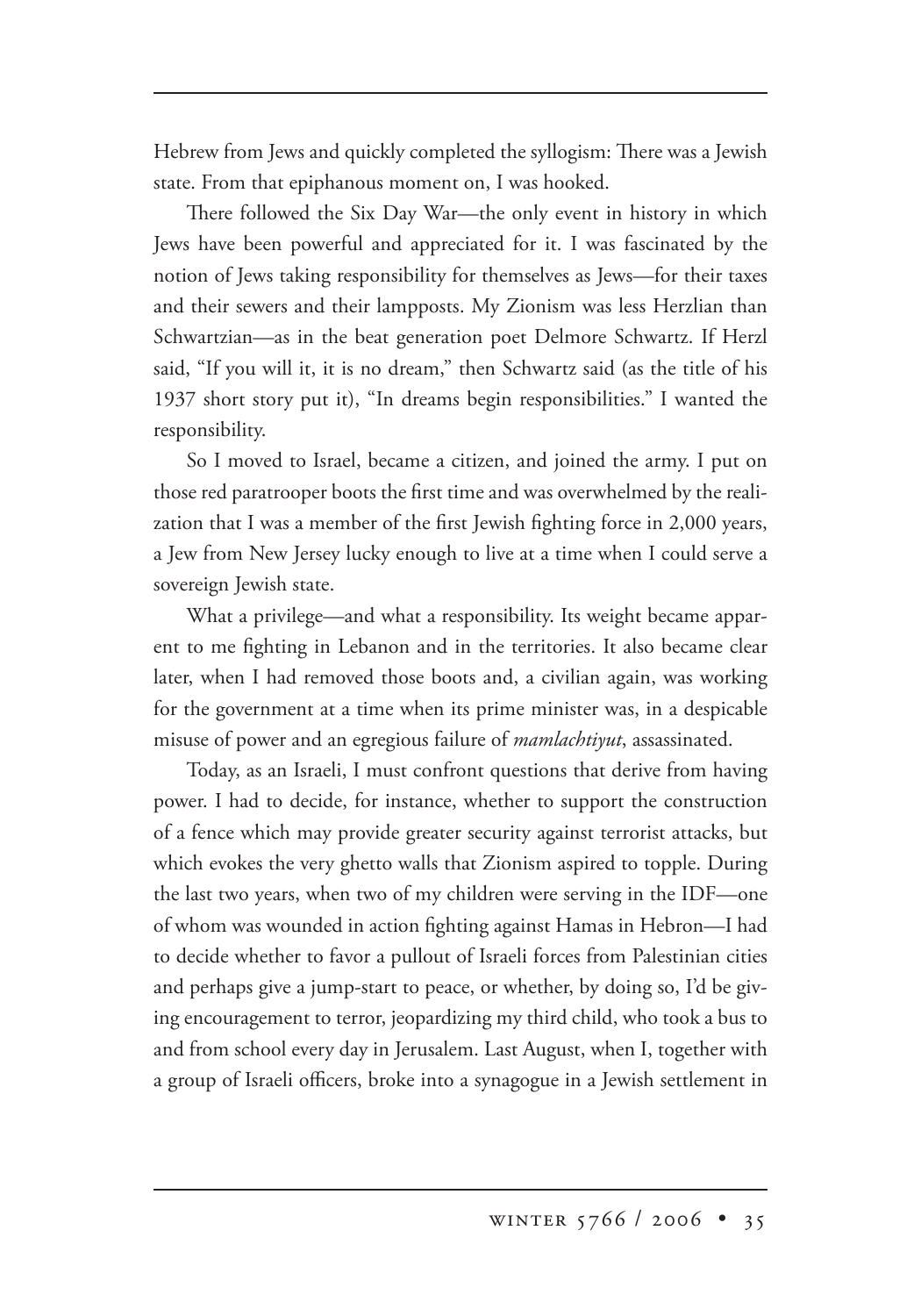Gaza and confronted a hundred men, women, and children lying on the floor, wailing and screaming out to God, I had to decide whether evicting these people from that synagogue and from their homes would strengthen the Israeli state or shatter the Israeli people. There was no escaping that decision; the responsibility was mine.

An American journalist once asked me to react to a charge made by a settler leader to the effect that the problem with the IDF is that it is a Western army, and not a biblical army, capable of exacting eye-for-aneye revenge. The problem with the IDF, I replied, is that it is not Western enough. I said that the Palestinians should thank Allah daily that they are grappling with roadblocks and curfews, and not, say, with the American or French armies, which would have pulverized their cities long ago. The problem with the IDF, I said, is that it is too Jewish.

I remembered that when Lebanese Christian militiamen, sent by Defense Minister Ariel Sharon into the refugee camps of Beirut, killed 800 Palestinians, hundreds of thousands of Israelis took to the streets to protest Sharon's action. But in 2002, when President Bush sent the Northern Alliance into Taliban villages in Afghanistan, killing many thousands, scarcely an American voice rose in protest. I recalled that when U.S. forces believed that Saddam Hussein was hiding in a certain neighborhood in Baghdad, U.S. planes flattened the neighborhood, but that when the IDF learned that the entire leadership of Hamas was in a single building in Gaza, it chose a bomb too small to eliminate them for fear of harming nearby civilians.

Israeli soldiers go into the homes of terror suspects, risking their own lives and often sacrificing them in order to reduce civilian casualties, where another army might simply call in an air strike or an artillery barrage. Israel devotes but a single day each year to acknowledging its army—not an armed forces day, or flag day, or veterans' day—but Yom Hazikaron, Memorial Day, a day commemorated not with military parades and old men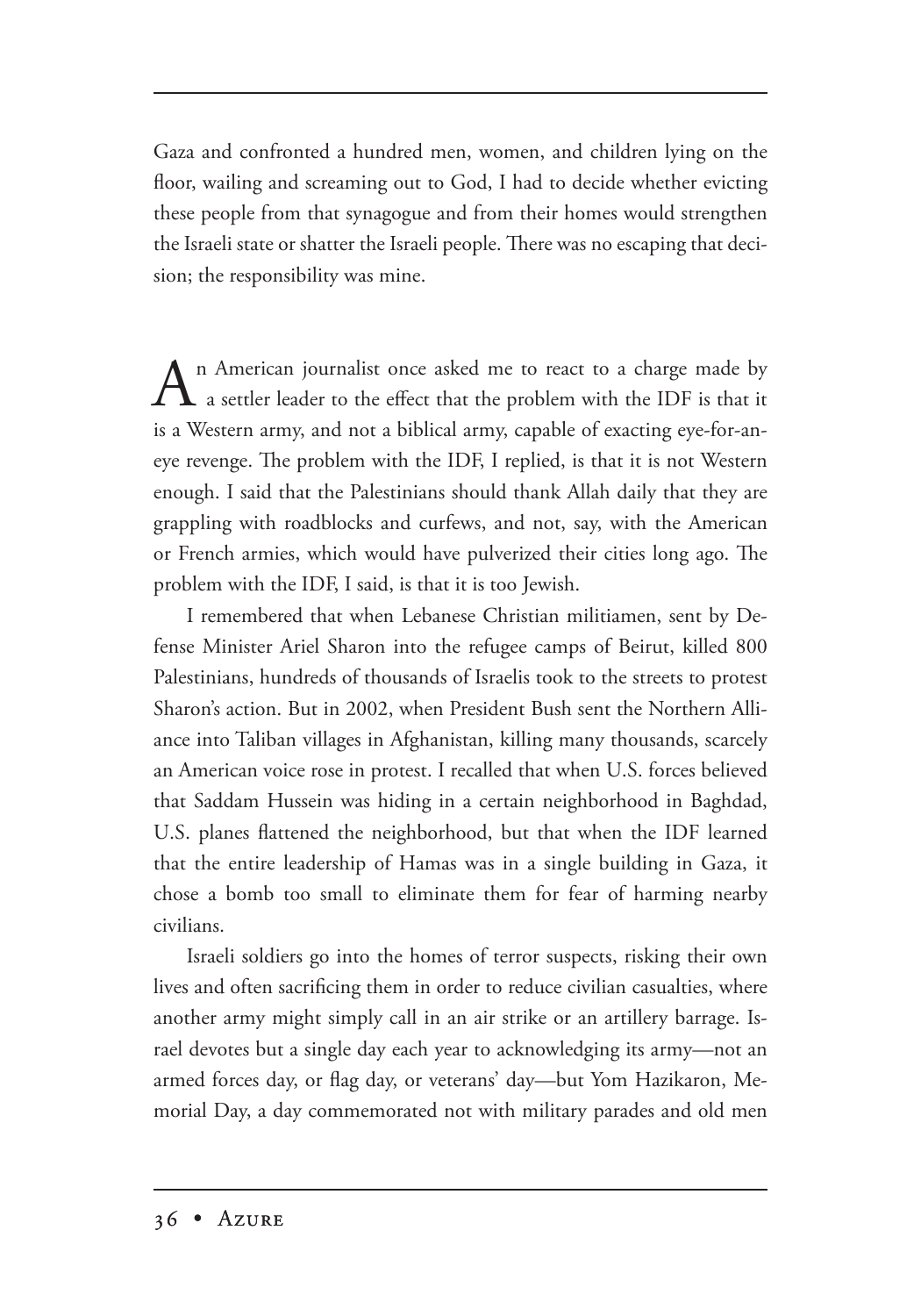in uniform, but with songs and poems about the horrors of war and the holiness of peace. Here is a country that has been in the throes of a vicious war for more than four years—a war in which Israel has suffered as many casualties, per capita, as the United States in Vietnam—but which has yet to give that war a name.

I srael today faces challenges every bit as existential as those Ben-Gurion confronted in 1948. Terrorists still try to blow themselves up in public confronted in 1948. Terrorists still try to blow themselves up in public places within Israel, and vast forces, many armed with long-range missiles and unconventional weapons, assemble around it. As evidenced recently by Iranian President Mahmoud Ahmadinejad's call for Israel to be "wiped off the map," many of the world's 1.3 billion Muslims would not weep over the disappearance of the Jewish state, nor would they be too selective with respect to the manner in which that elimination would be implemented. Many Western Europeans, meanwhile, are indifferent and even hostile to Israel's fate. And even in America—in its universities in particular—Israel is increasingly vilified, delegitimized, and branded an anachronism at best, and a fascist regime at worst.

Yet, in spite of the immense forces arrayed against it, Israel has not only stood up to the test of power. Far more than that, it has presented to the world a model of balance between the requirements of justice and morality and the requisites of power. The IDF is generally regarded as one of the strongest and most sophisticated armies in the world, yet it does not use even a fraction of its potential strength against the people who, if *they* held such power, would hesitate not a moment to direct it at Israel's destruction. Israel does not evict a people that threatens its existence—and the last century is rife with such expulsions, especially in the West—but rather offers that people an opportunity to live with it side by side, even offering large parts of its own historical and spiritual homeland.

Israel's soldiers go into battle armed not only with guns and grenades but with pocket-size, laminated cards containing the IDF code of ethics,